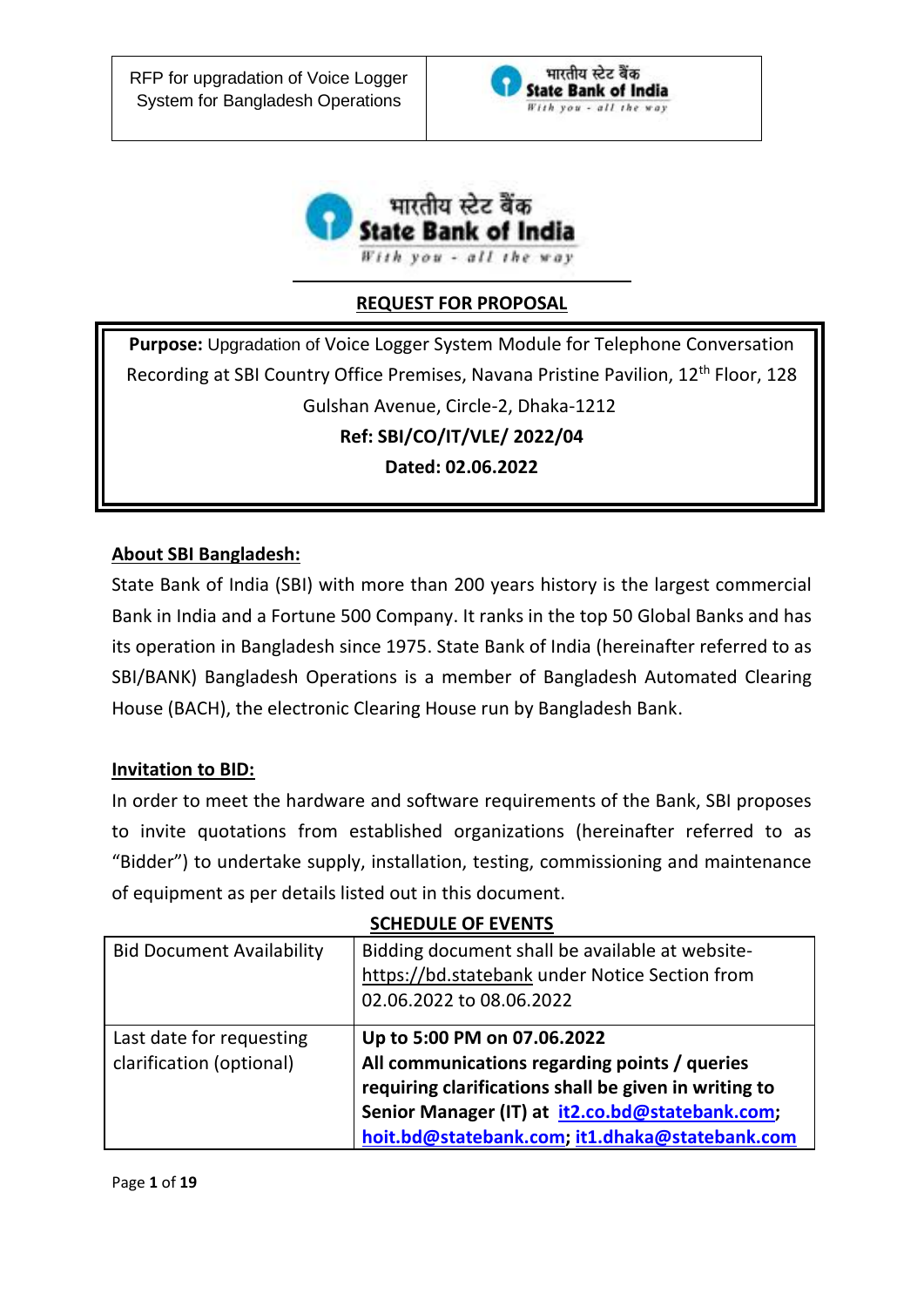

| Clarifications to queries<br>raised          | Within 5:00 PM, 07.06.2022                             |
|----------------------------------------------|--------------------------------------------------------|
| Last date of submission of<br>technical bids | 08.06.2022                                             |
| <b>Opening of Technical Bids</b>             | 12:00 Noon on 09.06.2022.                              |
|                                              | Authorised representatives of vendors may be           |
|                                              | present during opening of the Technical Bids.          |
|                                              | However Technical Bids would be opened even in the     |
|                                              | absence of any or all of the vendor's representatives. |
| <b>Opening of Commercial Bids</b>            | 3:00 PM on 09.06.2022                                  |
|                                              | OR on a subsequent date which will be                  |
|                                              | communicated to such bidders who qualify in the        |
|                                              | <b>Technical Bid.</b>                                  |
| <b>Finalization of TLI Vendor</b>            | 12.06.2022                                             |

# **1. RFP**

- $\checkmark$  RFP shall mean Request for Proposal
- $\checkmark$  Please note that all the information desired needs to be provided. Incomplete information may lead to non-consideration of the proposal.
- $\checkmark$  Bidder shall mean any entity (i.e. juristic person) who offers to do or provide the goods or services as mentioned in the RFP
- $\checkmark$  Bank reserves the right to change the dates mentioned in this RFP document, which will be communicated to the bidders.
- $\checkmark$  The information provided by the bidders in response to this RFP document will become the property of SBI and will not be returned. SBI reserves the right to amend, rescind or reissue this RFP and all amendments will be advised to the bidders and such amendments will be binding on them.
- $\checkmark$  SBI reserves the right to take any decision with regard to RFP process for addressing any situation which is not explicitly covered in the RFP document.
- $\checkmark$  The Bidder must disclose any actual or potential conflict of interest with SBI, Bangladesh Operations.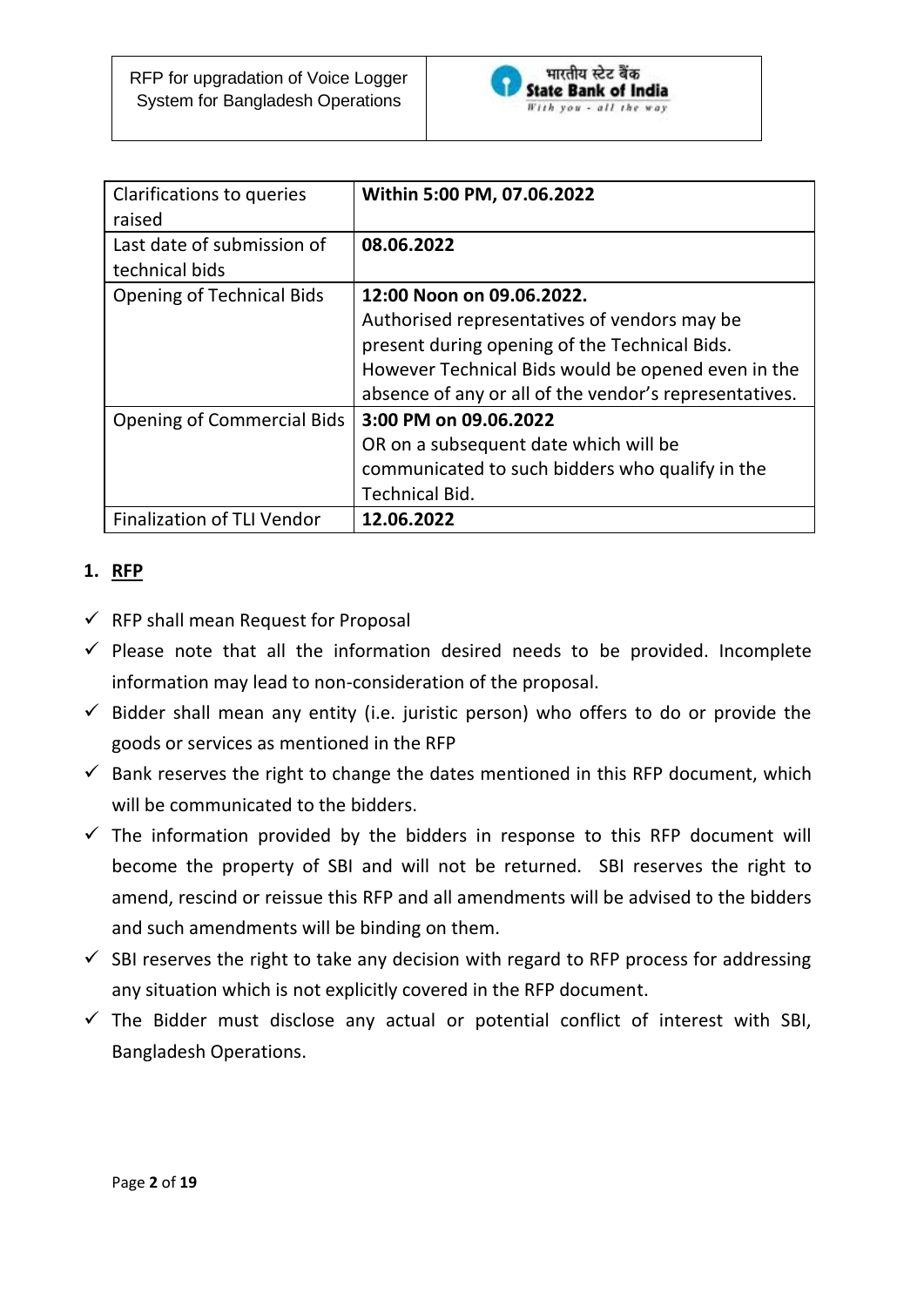

# 2. **Scope of Work**:

- Supply, installation, testing, commissioning, maintenance and upgradation of **VOICE LOGGER MODULE for TELEPHONE CONVERSATION RECORDING WITH SOFTWARE and LICENSE** with 3(Three) Years warranty.
- To provide all necessary hardware and software required to make the recorder work smoothly. The specifications given are minimum. Bidders can quote equivalent or higher technical specifications to meet the Bank's requirements. However, no weightage would be given for higher configurations
	- Complete documentation on installation to be submitted

# **3. Specification & Quantity:**

#### **a. Voice Logger**

| <b>Item</b>           | <b>Description</b>                                                                                                           |       |
|-----------------------|------------------------------------------------------------------------------------------------------------------------------|-------|
| Model & Other         | 1). Module for telephone conversation recording                                                                              |       |
| <b>Specifications</b> | comes with plug & play complete solution including<br>licence.<br>2). Call monitoring and call player facility over LAN with |       |
|                       |                                                                                                                              |       |
|                       |                                                                                                                              |       |
|                       | all accessories.                                                                                                             | 1 Job |
|                       | 3). Call Backup and storage facility as per regulatory                                                                       |       |
| requirement.          |                                                                                                                              |       |
| Warranty              | <b>Standard Warranty with parts &amp; Labour</b>                                                                             |       |

#### **4. In case of further clarification:**

Interested OEM authorised vendors/Bidders in Bangladesh may contact the following officials should they need any further information / clarification / information, on the date, place and time mentioned below.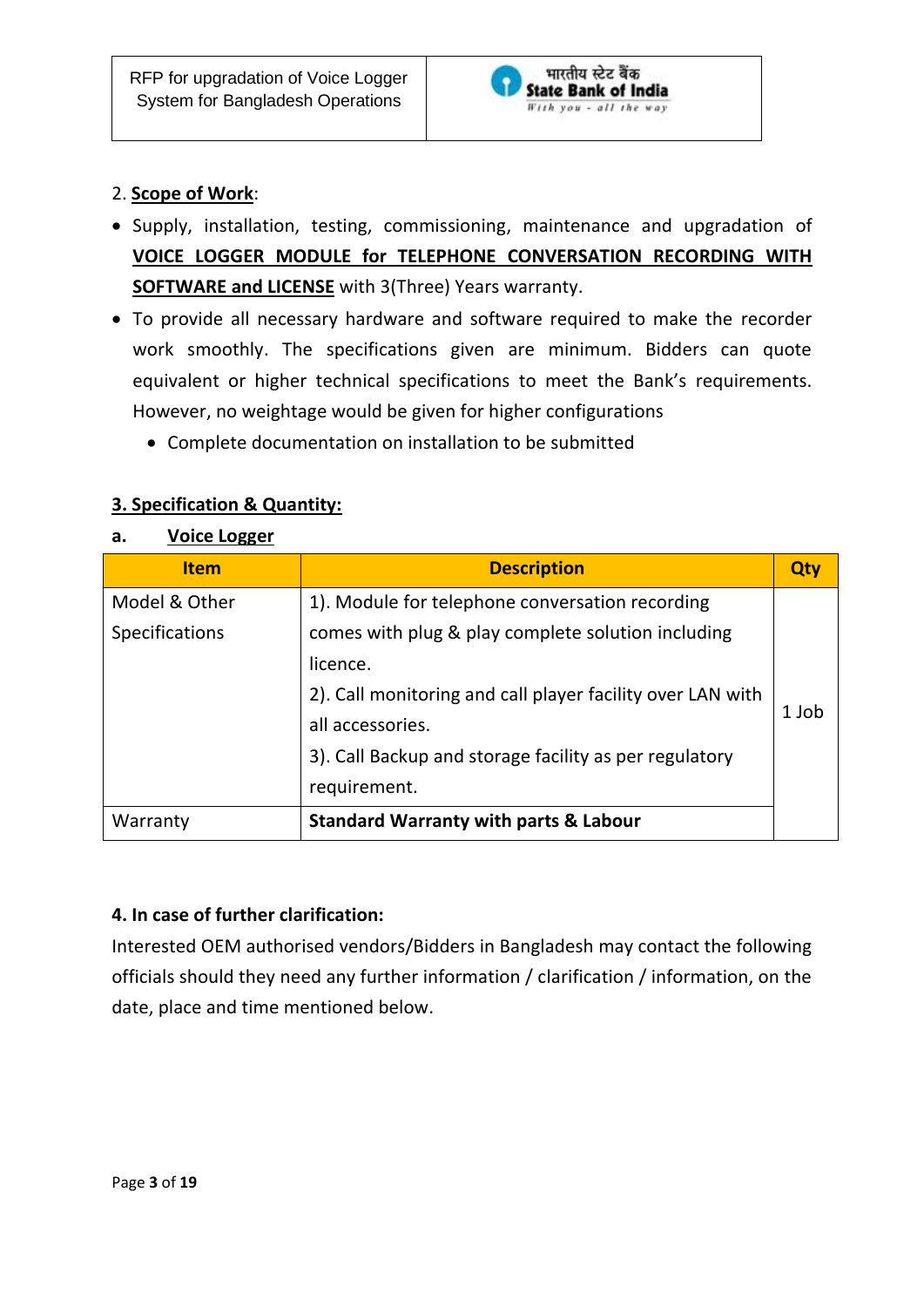

**The Head of IT / Senior Manager (IT),**  SBI, Bangladesh Operations. **Venue: State Bank of India Navana Pristine Pavilion, 12th Floor, 128 Gulshan Avenue, Circle-2, Dhaka-1212**

# 5. **Time Schedule:**

The supply and installation of the **Voice Logger Complete Solution with Software & License** to be completed within 2 days from the date of acceptance of the work order by the L1 vendor. The prospective bidders have to submit an undertaking to the effect that in case they fail to complete the work within 2 days, bank would be free to impose penalty as per the terms of the Request for Proposal (RFP).

#### 6. **Eligibility:**

- Eligibility of the Bidders: All Bangladeshi citizen, / Firms (proprietorship / partnership / companies, etc.) formed and constituted by Bangladeshi Citizens in Bangladesh and authorised by the OEM.
- They shall have minimum Five years experience in similar line of activity. They have to submit documentary proof to that effect, if necessary.
- Up-to-date VAT clearance certificate, TIN No, Valid Trade license and /or any other license / approval as may be necessary as per the law.

#### **7.Bid Price**

Prices quoted in the Bid should be item wise and inclusive of VAT and in BDT only. The Technical Proposal should NOT contain any price information. Such proposal, if received, will be rejected.

#### **8.Period of Validity of Bids**

Bids shall remain valid for a period of 90 days from the date of opening of the Bid. A Bid valid for a shorter period may be rejected by the Bank as non-responsive.

Page **4** of **19**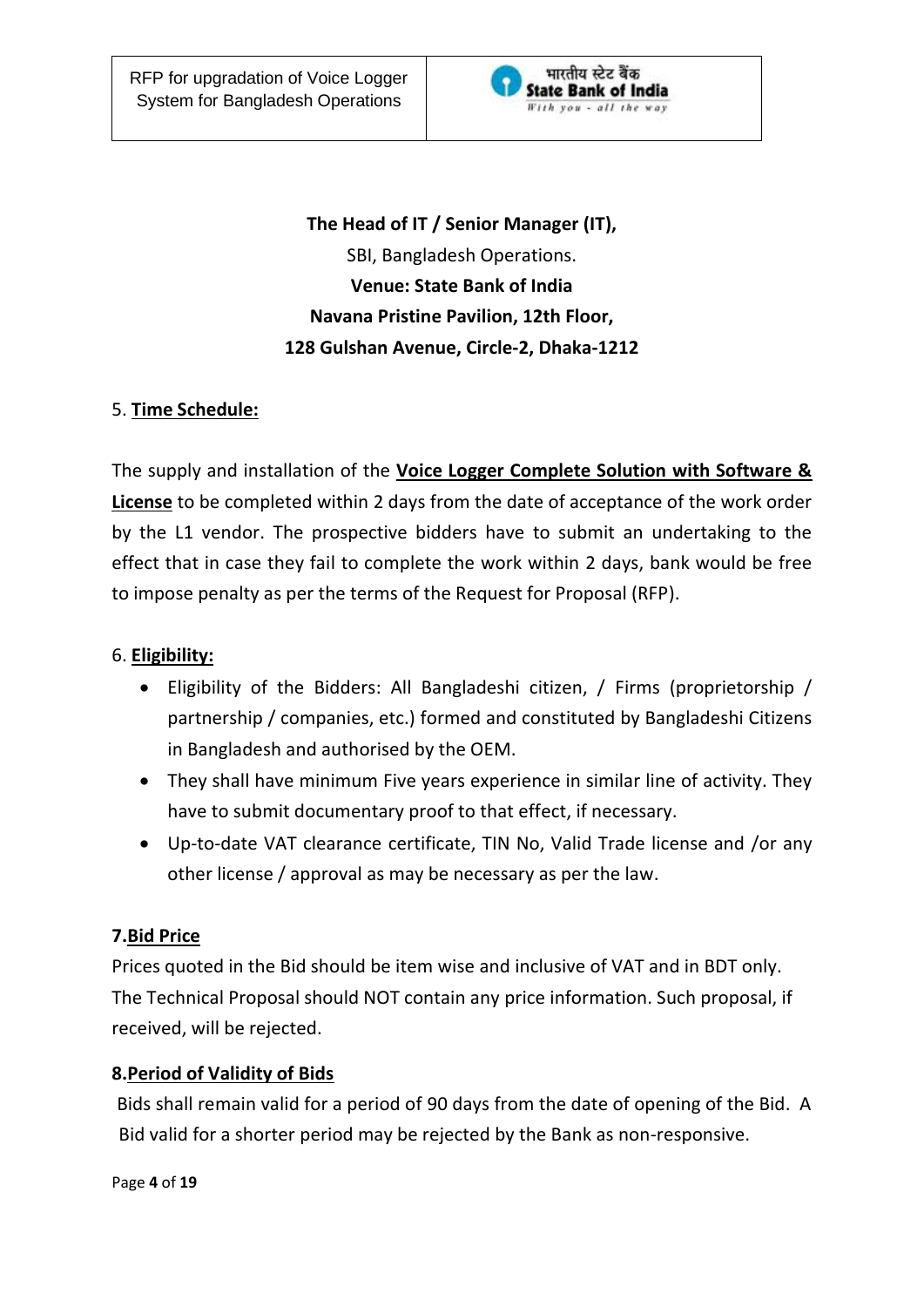

 The Bank reserves the right to call for fresh quotes any time during the validity period, if considered necessary.

# **9. Signing of Bid**

The Bid shall be signed by a person or persons duly authorized to sign on behalf of the Bidder.

All pages of the bid, except for printed instruction manuals and specification sheets shall be initialed by the person or persons signing the bid. The Bid shall contain no interlineations, erasures, or overwriting, except to correct errors made by the Bidder, in which case such corrections shall be initialed by the person or persons signing The Bid.

The Bid shall be signed by a person or persons duly authorized to bind the Bidder to the contract. Such authority shall be either in the form of a written and duly stamped Power of Attorney or a Board Resolution duly certified by the company's competent authority, extract of which duly certified as true copy should accompany the Bid.

#### **10.Bid Language**

The Bid shall be in English Language.

# **11. Rejection of Bid**

The Bid is liable to be rejected if:

- The document doesn't bear signature of authorized person.
- It is received through Telegram/Fax/E-mail.
- It is received after expiry of the due date and the time stipulated for Bid submission.
- Incomplete/incorrect Bids, including non submission or non-furnishing of requisite documents / Conditional Bids / Bids not conforming to the terms and conditions stipulated in this Request for Proposal are liable for rejection by SBI.

# **12. Extension of Deadline for submission of Bid**

SBI may, at its discretion, extend this deadline for submission of bids by amending the Bidding Documents which will be intimated through SBI website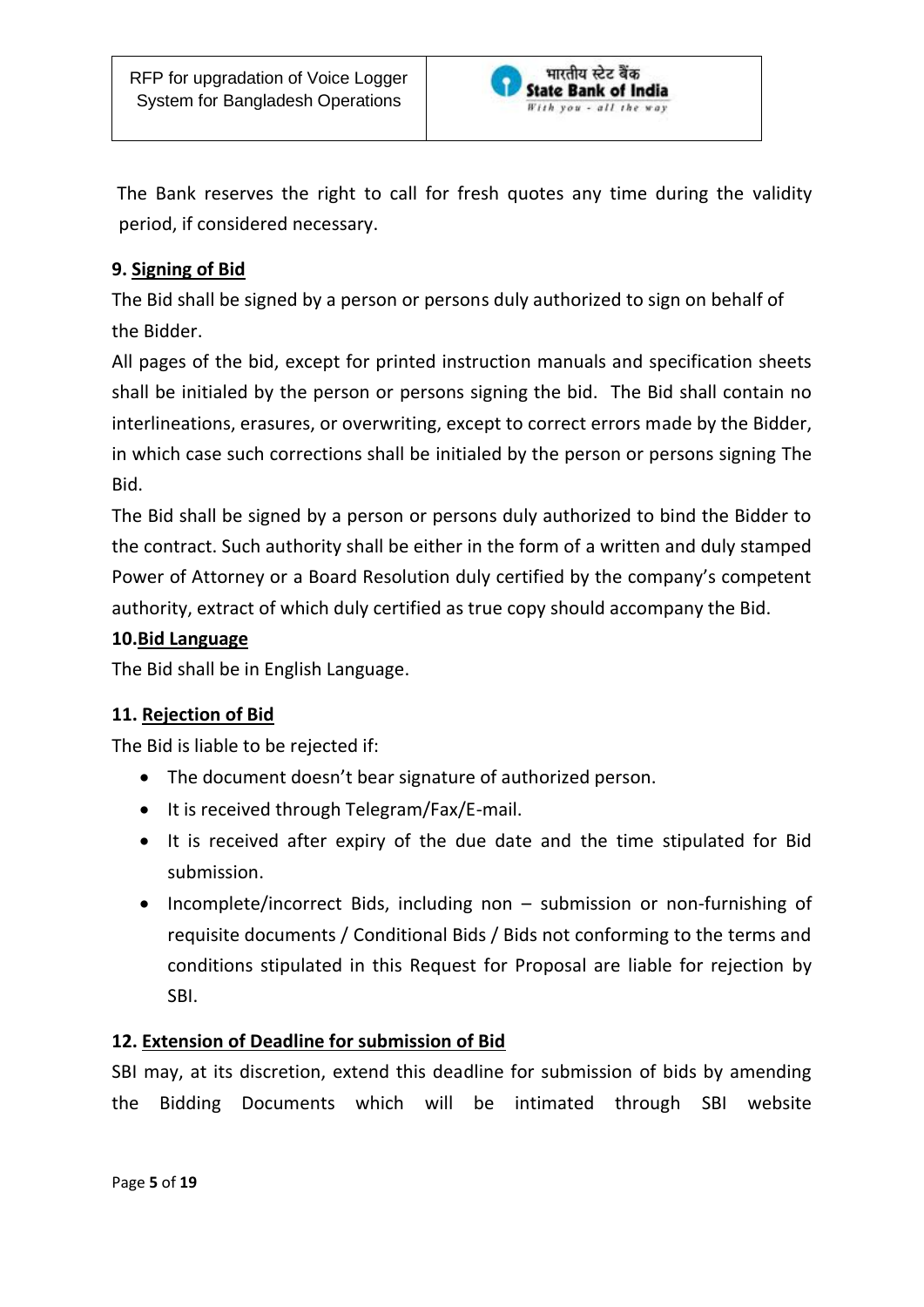

(www.sbibd.com), in which case all rights and obligations of SBI and Bidders will thereafter be subject to the deadline as extended.

# **13. Intellectual Property and Copy right**

The L1 vendor shall pass on genuine and licensed copies of System software as per Intellectual Property and Copyright act, and SBI can't be in anyway held responsible for any act or omission of the vendor in this regard.

# **14. Amendment of Bidding Documents**

At any time prior to the deadline for submission of bids, SBI, may, for any reason, whether at its own initiative or in response to a clarification requested by a Bidder, amend the Bidding Documents.

Amendments will be provided in the form of Addenda/corrigenda to the Bidding Documents, which will be posted in SBI's website. Addenda will be binding on Bidders. It will be assumed that the amendments contained in such Addenda / corrigenda had been taken into account by the Bidder in its Bid.

In order to afford Bidders reasonable time in which to take the amendment into account in preparing their bids, SBI may, at its discretion, extend the deadline for the submission of bids, in which case, the extended deadline will be posted in SBI's website.

From the date of issue, the Addenda to the tender shall be deemed to form an integral part of the RFP

#### **15. Late Bid**

Bids received after the scheduled time and date will not be accepted by the SBI under any circumstances. SBI will not be responsible for any delay due to postal service or any other means.

#### **16. Modifications and Withdrawal of Bids**

Bids once submitted will be treated, as final and no further correspondence will be entertained on this. No Bid will be modified after the deadline for submission of bids.

#### **17. Right to Reject, Accept/Cancel the bid**

Page **6** of **19**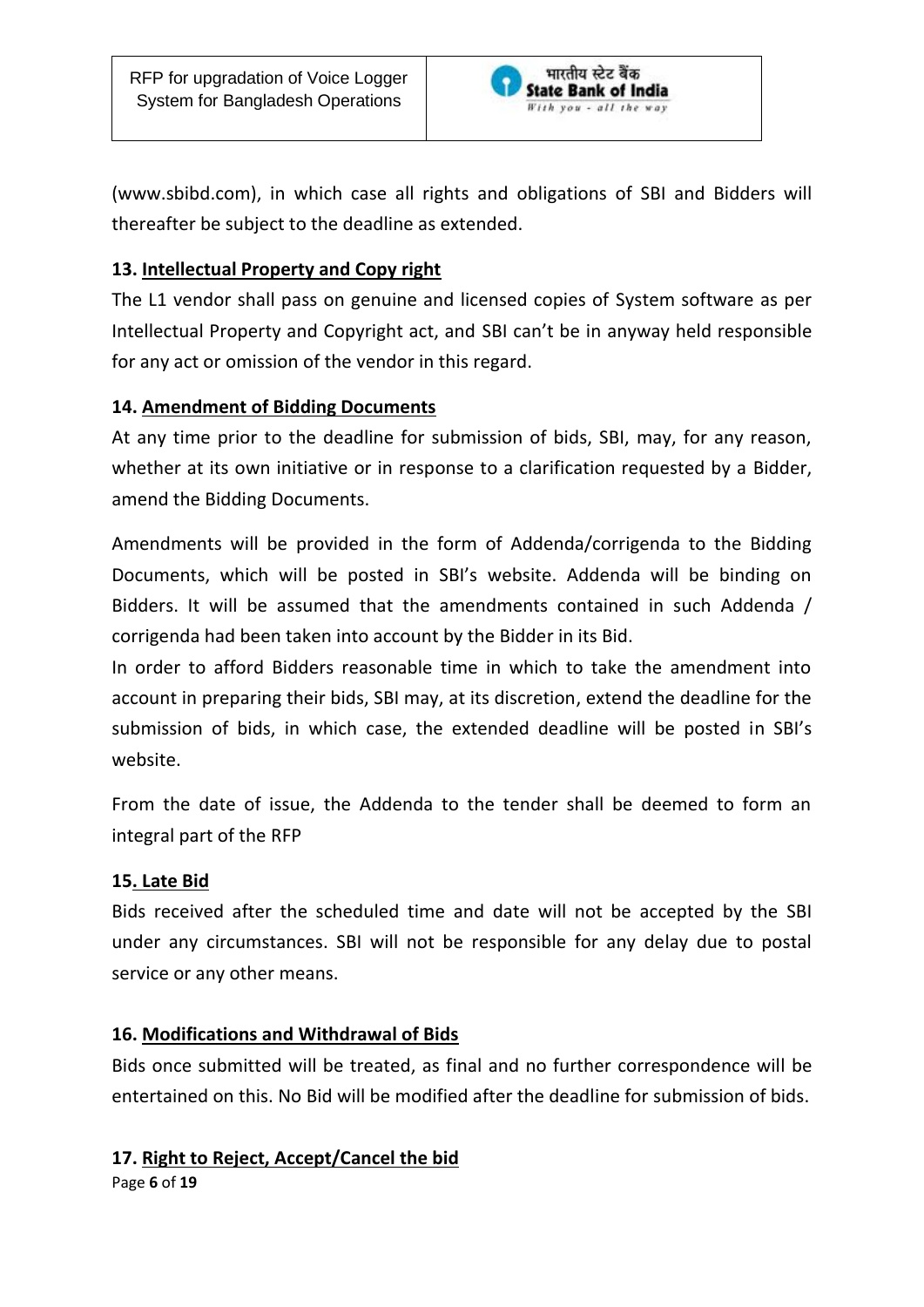

SBI reserves the right to accept or reject, in full or in part, any or all the offers without assigning any reason whatsoever. SBI does not bind itself to accept the lowest or any tender and reserves the right to reject all or any bid or cancel the Tender, any time during the tender process, without assigning any reason whatsoever. SBI also has the right to re-issue the Tender without the Vendors having the right to object to such re-issue.

#### 18. **How to submit the Bids:**

**The interested bidders shall participate through e- Tendering module of SBI. For this they shall login to our website https://bd.statebank And can submit their quotes online after registering for e-tendering.**

#### **The RFP shall also be available in the Notice Section of Bank's portal**

#### **19. Process of evaluation of Bids:**

- a) The Technical quotes will be opened first and evaluated and the commercial quotes of those bidders will be opened who would qualify as per the technical specifications.
- b) The documentary evidence of the Bidder's qualifications to perform the Contract if its Bid is accepted shall establish to the Bank's satisfaction.
- c) In the case of a Bidder offering to supply products and/or Systems under the Contract which the Bidder did not produce, documentary evidence that the Bidder has been duly authorized as per authorization letter.
- d) Eligibility criteria response, Technical and Commercial Bids prepared in accordance with the RFP document.
- e) All the pages of the Bid documents, Technical Bid and Commercial Bid duly sealed and signed by the authorized signatory.
- f) that adequate, specialized expertise are available to ensure that the support services are responsive and the Bidder will assume total responsibility for the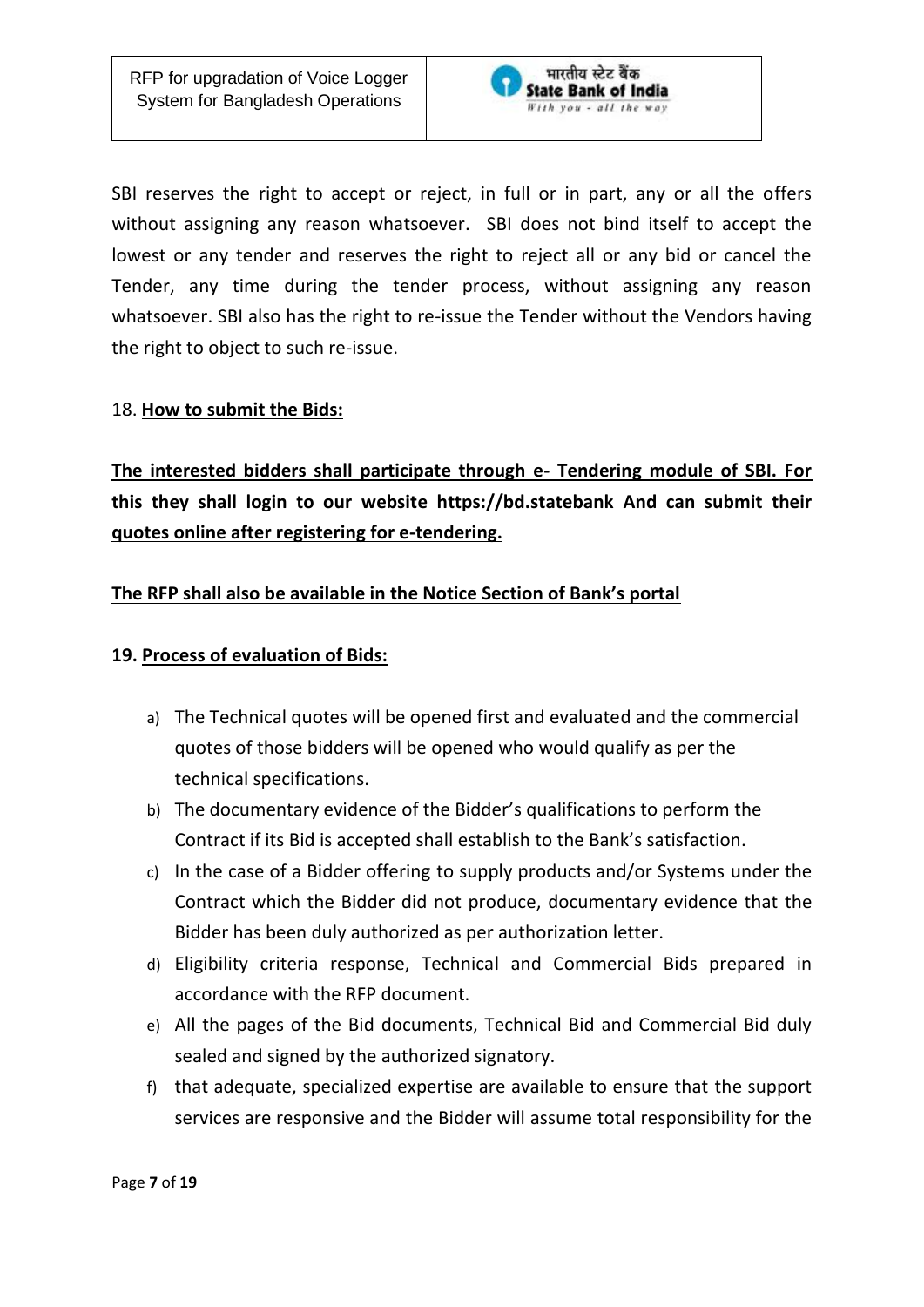

fault-free operation of the solution proposed and maintenance during the warranty period and provide necessary maintenance services.

- g) Any deviations from specifications should be clearly brought out in the bid
- h) The Bidder should quote for the entire package on a single responsibility basis for hardware / software / services it proposes to supply

#### **20. RFP Abandonment**

SBI may at its discretion abandon this RFP process any time before Notification of Award or Purchase Order.

#### 21. **Where and whom to submit the Bids:**

Interested parties who are eligible are requested to submit their Bids as per Event schedule to:

> The Senior Manager (IT) State Bank of India Dhaka.

The authorized representative(s) of the OEM or authorized/ licensed vendors of OEM in Bangladesh are requested to be present at the time of opening of the Technical and Commercial bids/ quotes. Maximum two representatives from a single bidder would be allowed to be present. After opening of the technical quote, evaluation would be made as per the specification of the bank. Those who disqualify as per their technical quotes, their commercial quotes would not be opened nor would be returned.

# **22. Fate of earlier bids when revised bid submitted as per modification made by the Bank.**

Please note that for any amendments / or modification in the RFP document, no notification will be published in print media (News paper). The interested vendors should refer to our website for any amendment or modification till the last date of submission of the document. The vendor(s) who might have already submitted their

Page **8** of **19**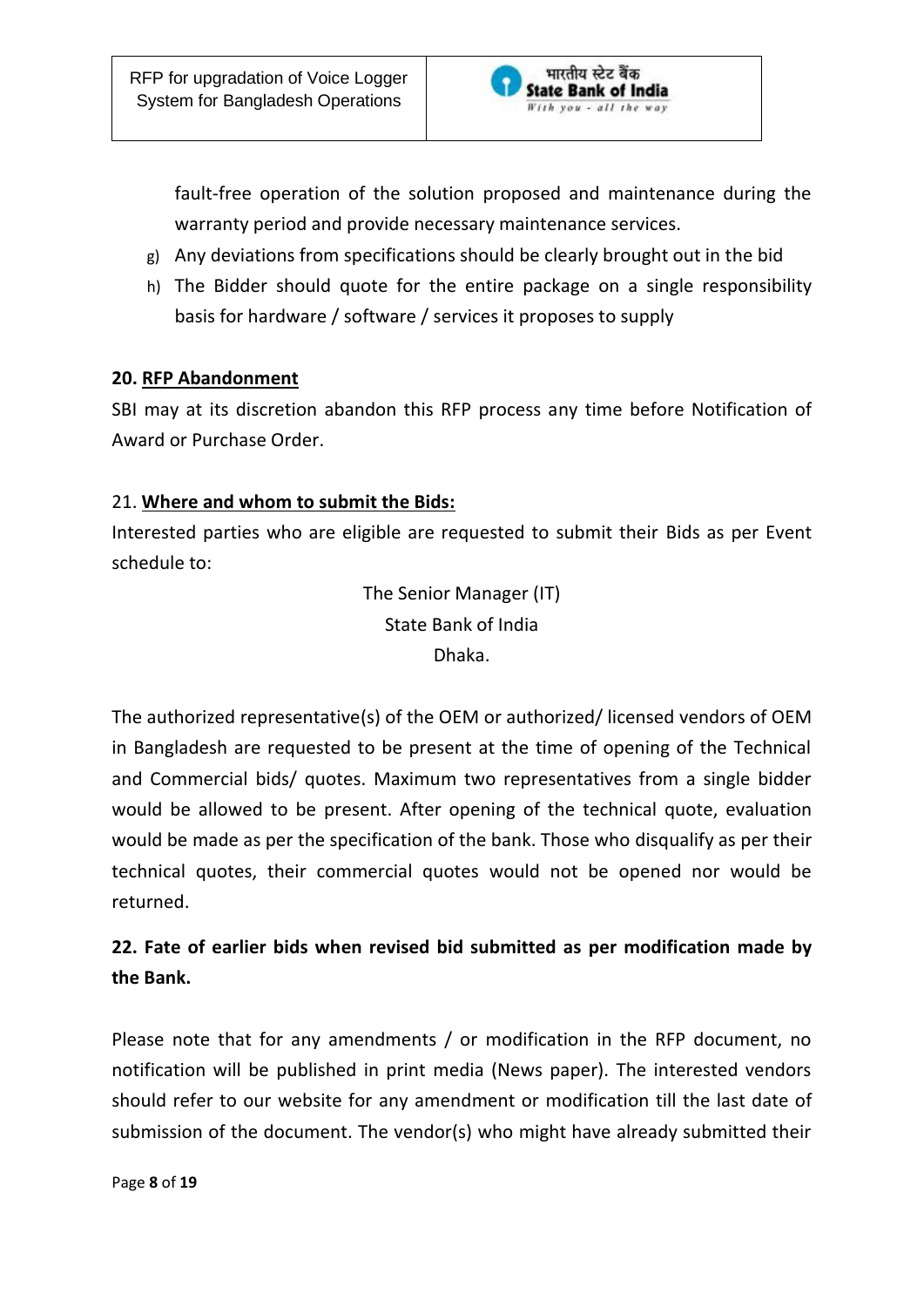

bid at the time of amendment / modification, they can submit fresh revised bid, which will be considered by the bank (the old bid submitted earlier, would not be considered).

### **Head of IT**

# **State Bank of India Bangladesh Operations Navana Pristine Pavilion, 12th Floor, 128 Gulshan Avenue, Circle-2, Dhaka-1212**

#### **23. Delivery Schedule & Penalty for Delayed Deliveries**

#### **Delivery of all equipments should be within 2 weeks from date of placing of order**.

- $\checkmark$  In the event of the equipment not being delivered, installed, configured, hardened tested and commissioned within a period of 1 week from date of Purchase Order, a penalty of one (1) percent of the total consideration for each 3 days or part thereof the delay, subject to maximum amount of ten (10) percent of the total consideration will be charged to vendor. The vendor should implement Bank's SCD and arrange for compliance of VAPT observations.
- $\checkmark$  This amount of penalty so calculated shall be deducted at the time of making final payment after successful installation and commissioning of the Video Conferencing Machine and other Peripherals and other peripherals.
- $\checkmark$  The Bank also reserves the right to cancel the Purchase Order. In the event of such cancellation, the vendor is not entitled to any compensation. **PLEASE NOTE THE DELIVERY SCHEDULE SHALL BE FOLLOWED STRICTLY AS STIPULATED. ANY DELAY SHALL BE VIEWED SERIOUSLY AND PENALTIES LEVIED.**

# **24. Delivery & Documentation**

- $\checkmark$  The Vendor shall provide such packing of the products as is required to prevent their damage or deterioration during transit to their final destination
- $\checkmark$  Delivery of the equipment shall be made by the Vendor in accordance with the system approved / ordered. The details of the documents to be furnished by the Vendor are specified hereunder: -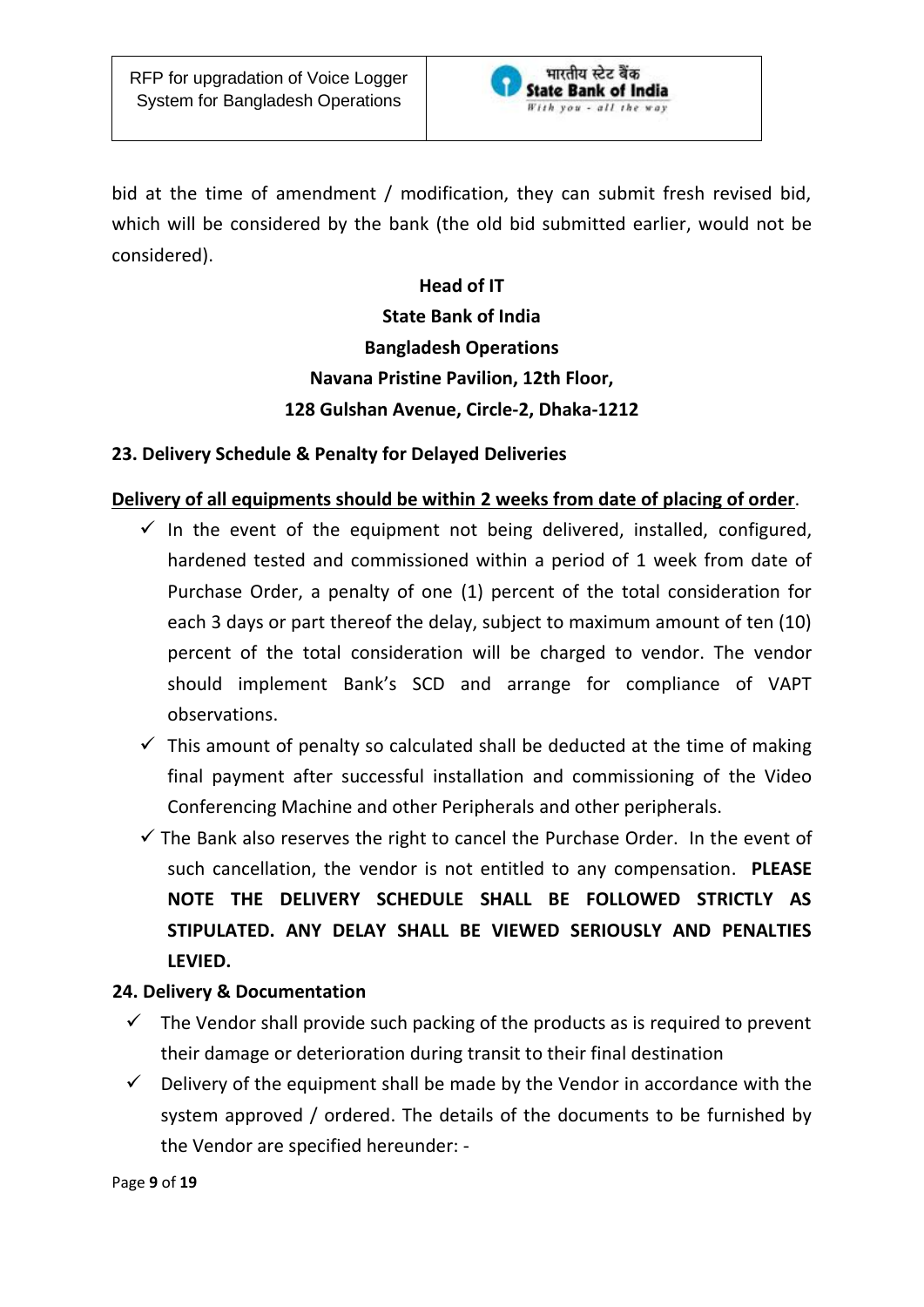

- (a) 2 copies of Vendor's Invoice showing Contract number, Products description, quantity, unit price and Total amount.
- (b) Delivery Note or acknowledgement of receipt of Products from the Consignee or in case of products from abroad original and two copies of the negotiable clean Airway Bill
- (c) 2 copies of packing list identifying contents of each package.
- (d) Insurance Certificate.
- $\checkmark$  The Vendor shall provide complete and legal documentation of all subsystems, **licensed operating systems, licensed system software, and licensed utility software wherever applicable**. There shall not be any default in this regard.
- $\checkmark$  Delivery, Installation and commissioning of the equipment shall be made by the vendor in accordance with the system approved / ordered

**25. Acceptance Procedure:** On successful completion of installation, commissioning, acceptability test, receipt of deliverables, etc., the acceptance certificate signed by the Vendor and the representative of the Bank will be issued. The date on which such certificate is signed shall be deemed to be the date of successful commissioning of the systems

#### **26. Payment Terms**

- $\checkmark$  Payment shall be made in Bangladeshi Taka.
- $\checkmark$  90% of the Total amount will be released on installation, commissioning and testing/SCD/VAPT. Payment will be released within 15 days on receipt of Invoice and Installation & Commissioning Certificate duly signed by the Bank. As already stated, for reasons of delays in installation and commissioning not attributable to the Bank the liquidated damages may be levied as stated.
- $\checkmark$  Balance 10% after completion of Warranty.
- $\checkmark$  Payments will not be released for any part-shipment or short-shipments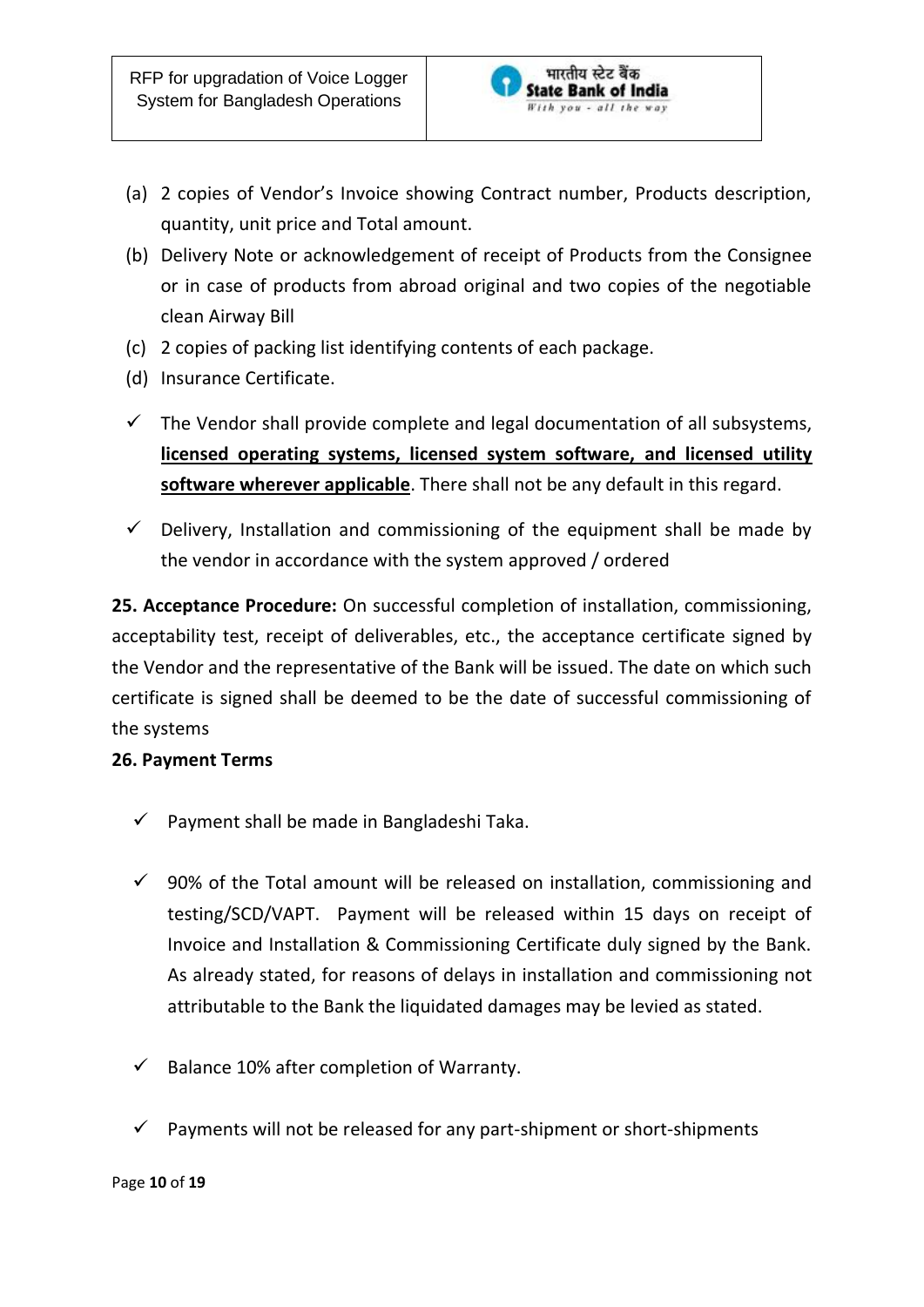

# **27. Signing of Contract:**

- $\checkmark$  In the absence of a formal contract, the Bid document, together with the Bank's notification of award and the vendor's acceptance thereof, would constitute a binding contract between the Bank and the successful Bidder. The SLA should be executed by the bidder with the Bank within a period of 45 days from the date of acceptance of Purchase Order. A copy of the standard SLA is enclosed and must be executed by the successful bidder. The stamp duty for the execution of SLA shall be borne by the successful bidder.
- $\checkmark$  The Bank reserves the right to cancel the purchase order or both if the Bidder fails to meet the terms of this RFP or contracts/SLA entered into with them
- $\checkmark$  The selected Bidder should carry out all installation tasks in coordination with the IT /Systems Department, depending on the Bank's requirement.
- $\checkmark$  The selected Bidder should undertake, during the period of contract, if required by the Bank, the relocation / shifting of the equipment without any cost to the Bank.
- $\checkmark$  The Selected bidder (Service Provider) has to get itself annually audited by external empanelled Auditors appointed by the Bank/inspecting official or any regulatory authority, covering the risk parameters finalized by the Bank/such auditors in the areas of products (IT hardware/ software) and services etc. provided to the Bank and the Service Provider are required to submit such certification by such Auditors to the Bank. The Service Provider and or his / their outsourced agents */* sub – contractors (if allowed by the Bank) shall facilitate the same. The Bank can make its expert assessment on the efficiency and effectiveness of the security, control, risk management, governance system and process created by the Service Provider. The Service Provider shall, whenever required by the Auditors, furnish all relevant information, records/data to them. All costs for such audit shall be borne by the Bank.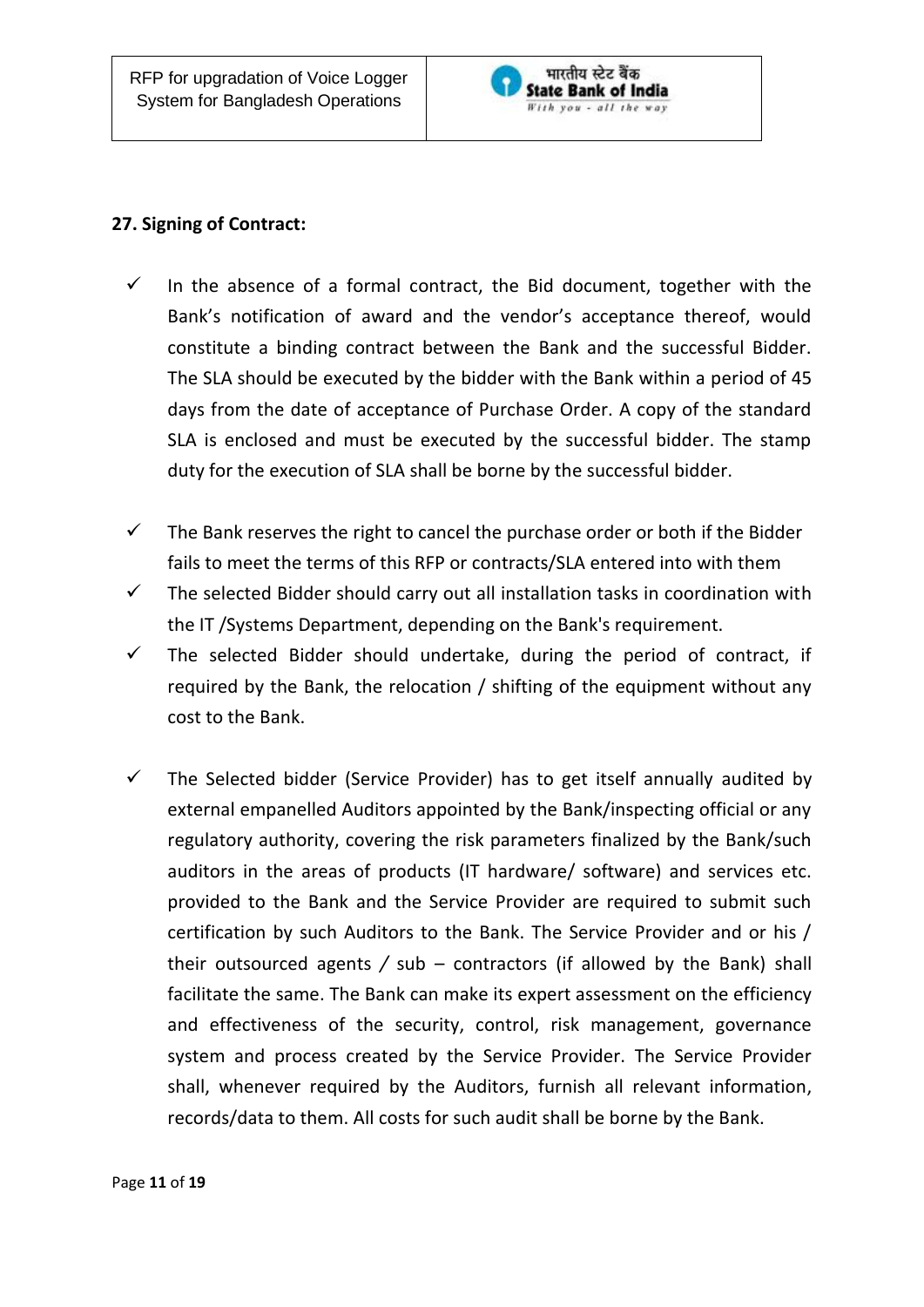

- $\checkmark$  Where any deficiency has been observed during audit of the Service Provider on the risk parameters finalized by the Bank or in the certification submitted by the Auditors, the Service Provider shall correct/resolve the same at the earliest and shall provide all necessary documents related to resolution thereof and the auditor shall further certify in respect of resolution of the deficiencies. The resolution provided by the Service Provider shall require to be certified by the Auditors covering the respective risk parameters against which such deficiencies have been observed.
- $\checkmark$  Service Provider shall, whenever required by the Bank, furnish all relevant information, records/data to such auditors and/or inspecting officials of the Bank/Reserve Bank of India and or any regulatory authority. The Bank reserves the right to call and/or retain for any relevant material information /reports including audit or review reports undertaken by the service provider (e.g., financial, internal control and security reviews) and findings made on Selected bidder in conjunction with the services provided to the Bank.

**Note:** Not withstanding anything said above, the Bank reserves the right to reject the contract or cancel the entire process without assigning reasons thereto.

#### **28. FORMAT FOR TECHNICAL QUOTE: ANNEXURE -A**

| <b>SL</b>      | <b>Particulars</b>           | To be filled up<br>by the Bidder | Whether<br>documentary<br>evidence is<br>mandatory (Y/N) | f documentary<br>evidence<br>attached write<br>"YES" |
|----------------|------------------------------|----------------------------------|----------------------------------------------------------|------------------------------------------------------|
| $\mathbf{1}$   | Name of the Bidder           |                                  |                                                          |                                                      |
| $\overline{2}$ | Constitution                 |                                  |                                                          |                                                      |
| 3              | <b>Year of Establishment</b> |                                  |                                                          |                                                      |
| $\overline{4}$ | Major activity               |                                  |                                                          |                                                      |
| 5              | Who are the major            |                                  | Υ                                                        |                                                      |
|                | customers                    |                                  |                                                          |                                                      |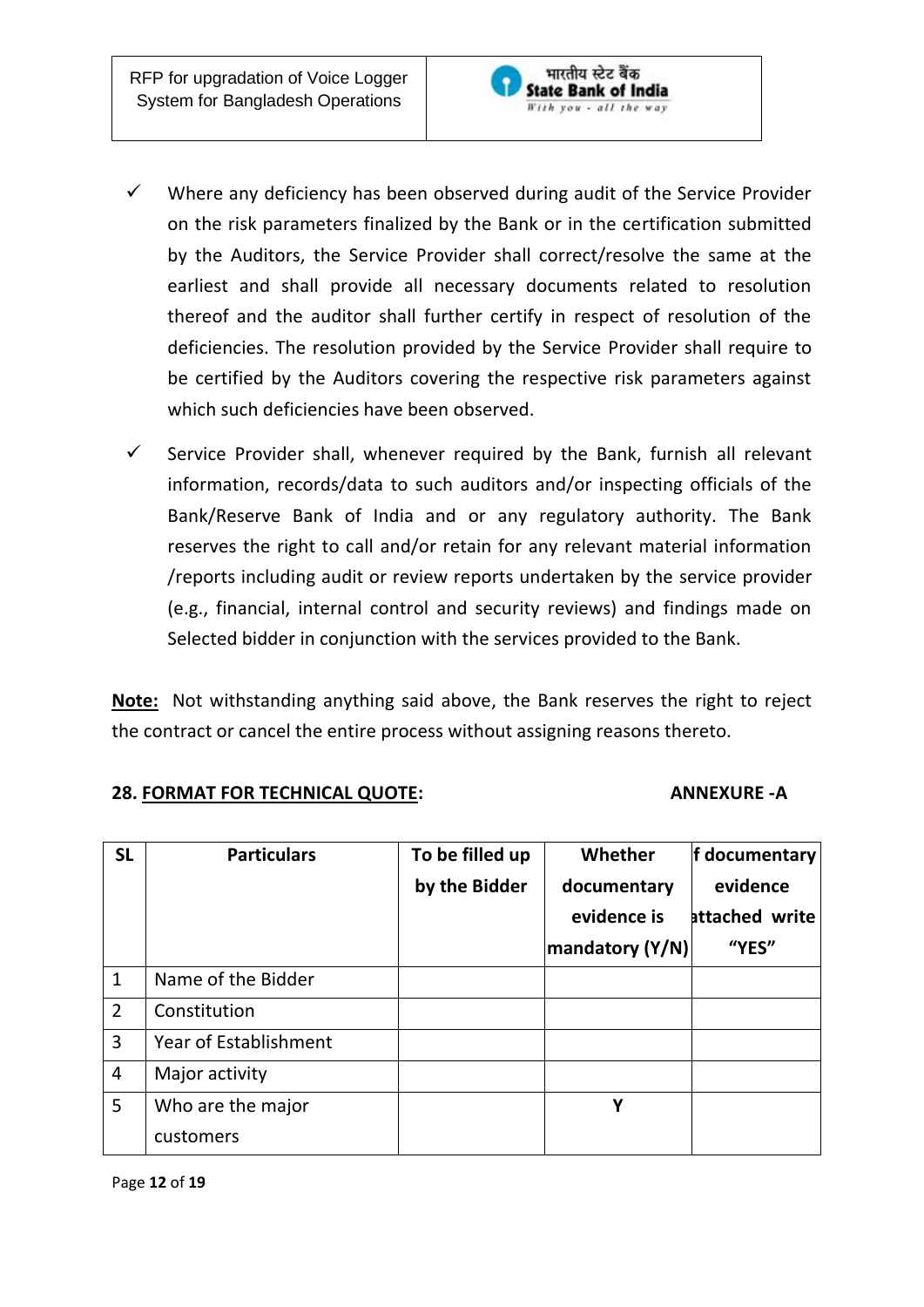

| 6              | <b>VAT Registration No</b> | Υ |  |
|----------------|----------------------------|---|--|
| $\overline{7}$ | <b>TIN</b>                 | Y |  |
| 8              | <b>Office Address</b>      | Υ |  |
| 9              | Name of the owner, or      |   |  |
|                | major stake holder         |   |  |
| 10             | Give detailed about the    | Υ |  |
|                | <b>Trade License</b>       |   |  |
| 11             | Whether OEM / authorised/  | Υ |  |
|                | licensed representative of |   |  |
|                | <b>OEM</b> (Submission of  |   |  |
|                | Documentary evidence is    |   |  |
|                | mandatory)                 |   |  |

I certify that the particulars mentioned above are true and correct to the best of my knowledge and believe. If it is found that any information is found to be false and or misleading, I shall be responsible for that and there would not be any liability on the Bank as a result of such misrepresentation on my part. Dhaka

# Date: **SIGNATURE OF THE BIDDER**

#### **ANNEXURE -B**

# **28 B. Product Specification (Details of the product which is offered by the Bidder):** (Shaded description / specification are mandatory and the same should satisfy the minimum requirements of the bank other-wise quote would be disqualified)

| l sl | Description | If the product<br>satisfies bank's<br>specifications,<br>Mark "YES",<br>otherwise mark<br>"NO" | Give actual<br>brand name<br>and detailed<br>specification of<br>the product. |
|------|-------------|------------------------------------------------------------------------------------------------|-------------------------------------------------------------------------------|
|------|-------------|------------------------------------------------------------------------------------------------|-------------------------------------------------------------------------------|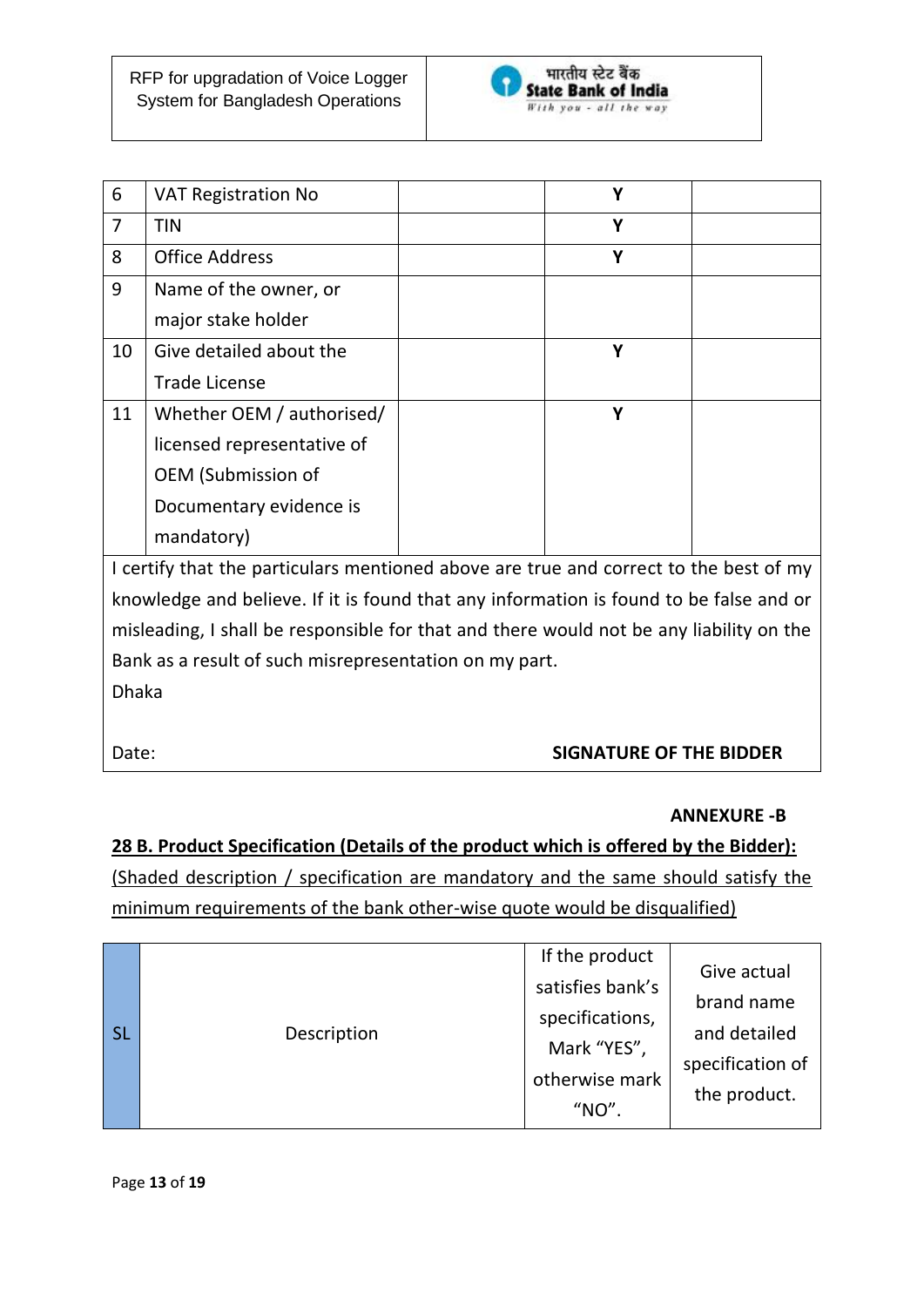

| <b>Voice Logger System</b> |                                                                                                               |  |  |
|----------------------------|---------------------------------------------------------------------------------------------------------------|--|--|
| A                          | Module for telephone conversation<br>recording comes with plug & play complete<br>solution including licence. |  |  |
| B                          | Call monitoring and call player facility over<br>LAN with all accessories.                                    |  |  |
| C                          | Call Backup and storage facility as per<br>regulatory requirement.                                            |  |  |
|                            | <b>Total Amount in BDT (Including VAT)</b>                                                                    |  |  |

#### **SIGNATURE OF THE BIDDER**

#### **SLA Terms & Conditions**

#### **for Hardware, Software & Maintenance Services**

- 1. The Vendor warrants that the products supplied under the Contract are new, unused, of the most recent or current model and they incorporate all recent improvements in design and / or features. The Vendor further warrants that all the Products supplied under this Contract shall have no defect, arising from design or from any act of omission of the Vendor that may develop under normal use of the supplied products in the conditions prevailing in India.
- 2. Warranty for Hardware Components: Onsite comprehensive warranty for all the hardware components including free replacement of spares, parts, kits as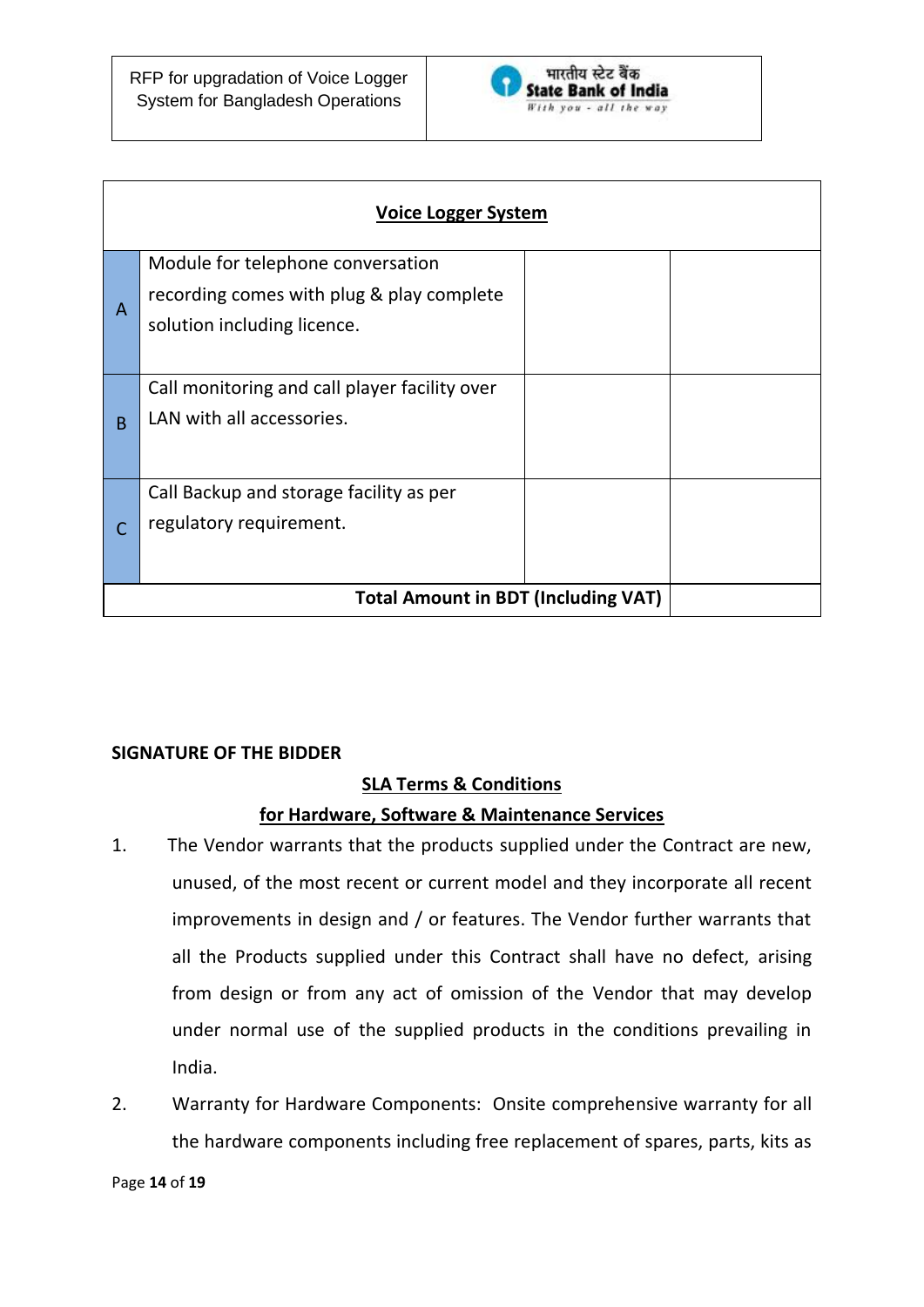

and when necessary, will be 36 months from date of installation or 39 months from date of delivery, whichever is earlier.

- 3. Warranty for the System Software/off-the-shelf Software will be provided to the Bank as per the general conditions of sale of such software.
- 4. On-site comprehensive warranty: The warranty would be on-site and comprehensive in nature and back-to-back support from the OEM. The vendor will warrant all the hardware and software against defects arising out of faulty design, materials and media workmanship etc. for a period of three years from the date of acceptance of the hardware and software. The vendor will provide support for preinstalled software components during the warranty period of the hardware on which this software & operating system will be installed. The Vendor shall repair or replace worn out or defective parts including all plastic parts of the equipment at his own cost including the cost of transport.
- 5. During the term of the contract, the VENDOR will maintain the equipment in perfect working order and condition and for this purpose will provide the following repairs and maintenance services:
- a) Free maintenance services during the period of warranty. Professionally qualified personnel who have expertise in the hardware and system software supplied by the vendor will provide these services.
- b) The Bidder shall rectify any defects, faults and failures in the equipment and shall repair/replace worn out or defective parts of the equipment during working hours i.e. from 10.00 A.M. to 9.00 P.M. on all days (viz. Sunday to Thursday). In case any defects, faults and failures in the equipment could not be repaired or rectified during the said period, the engineers of the VENDOR are required to accomplish their duties beyond the said schedules in case of any situation if it warrants. In cases where unserviceable parts of the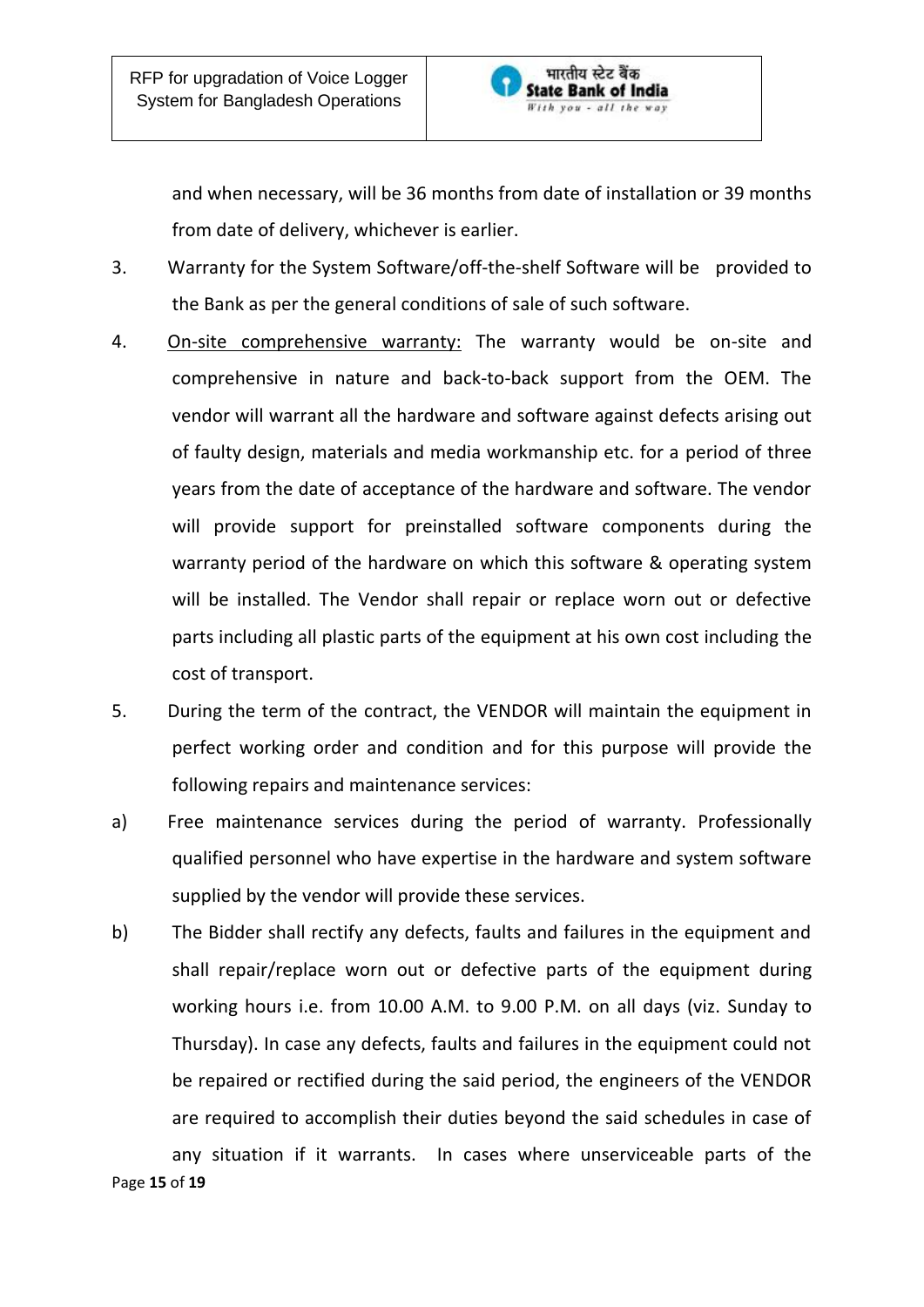

equipment need replacement, the VENDOR shall replace such parts, at no extra cost to the BANK, with brand new parts or those equivalent to new parts in performance. For this purpose, the VENDOR shall keep sufficient stock of spares at Bank's premises and at the premises of the VENDOR.

- c) The maximum response time for a maintenance complaint from the site of installation (i.e. time required for Vendor's maintenance engineers to report to the installations after a request call / fax /e-mail is made or letter is written) shall not exceed 1 (One) hours.
- d) The VENDOR shall ensure that faults and failures intimated by Bank as above are set right within 3 (three) hours of being informed of the same. In any case the equipment should be made workable and available not later than the Next Business Day.
- e) The VENDOR shall ensure that the full configuration of the equipment is available to the BANK in proper working condition viz. uptime of 99.99 % of the time calculated on a monthly basis.
- f) In the event of the equipment not being repaired or a workable solution not provided during Warranty period, a penalty of one (1) percent of the total consideration for each week or part thereof the delay, subject to maximum amount of ten (10) percent of the total consideration will be charged to vendor. The vendor may provide temporary equivalent replacement as a workable solution to avoid the above penalty.
- g) Any penalty due during the Warranty period will be adjusted against the 10% retention money retained by the Bank. For purpose of calculating penalty, uptime is calculated as under:

Uptime (%) = Sum of total hours during month - Sum of downtime hours during

Page **16** of **19** Sum of total hours during the month

month X 100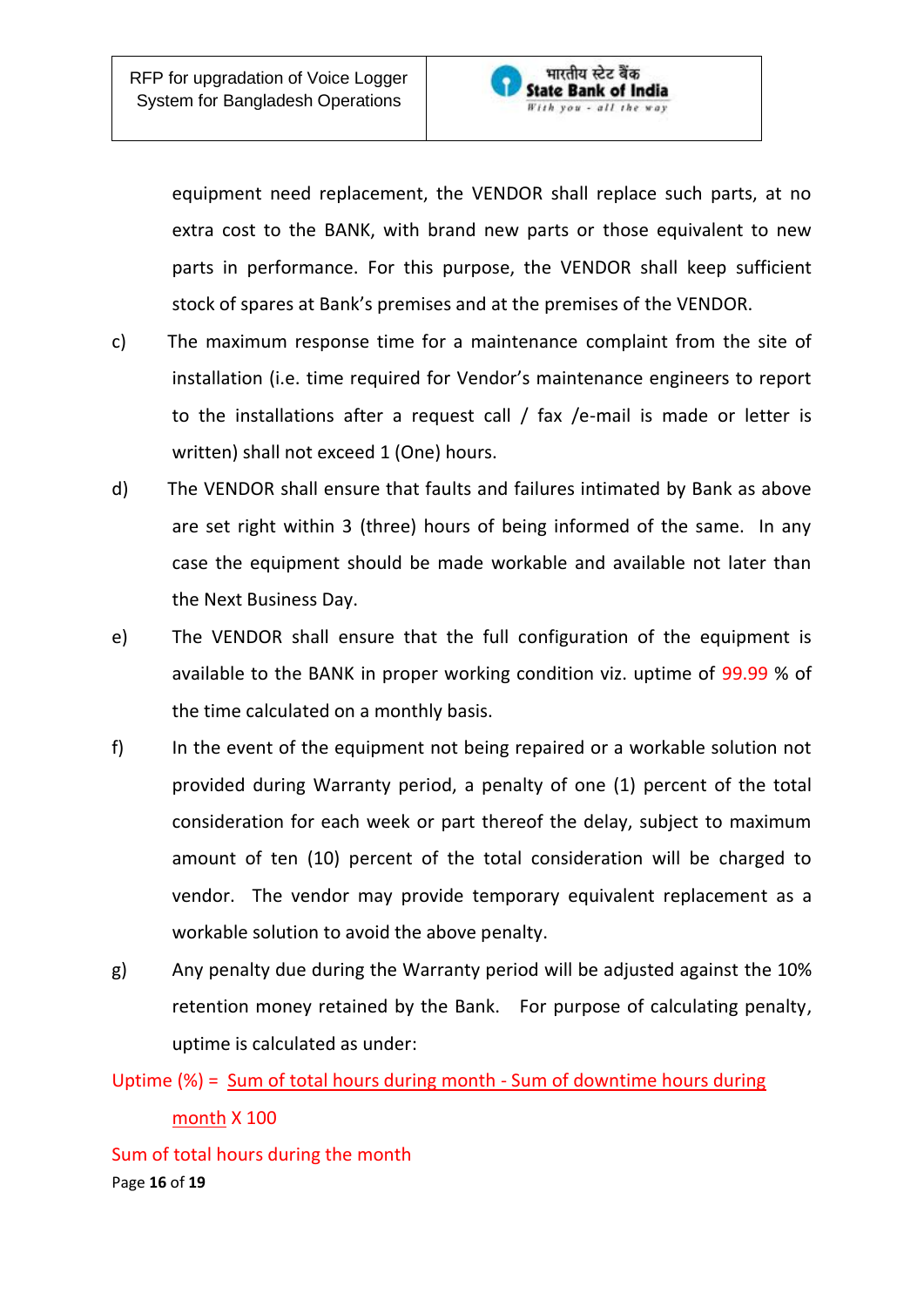

#### Total hours during the month = No. of working days x 12 Hours

- h) The VENDOR shall ensure that the meantime between failures (including any malfunctioning, breakdown or fault) in the equipment or any part thereof, as calculated during any and every quarter (period of three consecutive months) is not less than 90 days.
- i) **Preventive maintenance**: the VENDOR shall conduct Preventive Maintenance (including but not limited to inspection, testing, satisfactory execution of all diagnostics, cleaning and removal of dust and dirt from the interior and exterior of the equipment, and necessary repair of the equipment) once within first 15 days of the installation once within the first 15 days of every alternate month during the currency of this agreement on a day and time to be mutually agreed upon. Notwithstanding the foregoing the VENDOR recognizes Bank's operational needs and agrees that Bank shall have the right to require the VENDOR to adjourn preventive maintenance from any scheduled time to a date and time not later than 15 working days thereafter.
- j) All engineering changes generally adopted hereafter by the VENDOR for equipment similar to that covered by this AGREEMENT, shall be made to the equipment at no cost to the Bank.
- k) Qualified maintenance engineers totally familiar with the equipment shall perform all repairs and maintenance service described herein.
- l) The Bank shall maintain an Incident register at its site in which, the Bank's operator / supervisor shall record each event of failure and / of malfunction of the equipment. The VENDOR's engineer shall enter the details of the action taken in such register. Additionally, every time a preventive or corrective maintenance is carried out, the VENDOR'S engineer shall make, effect in duplicate, a field call report which shall be signed by him and thereafter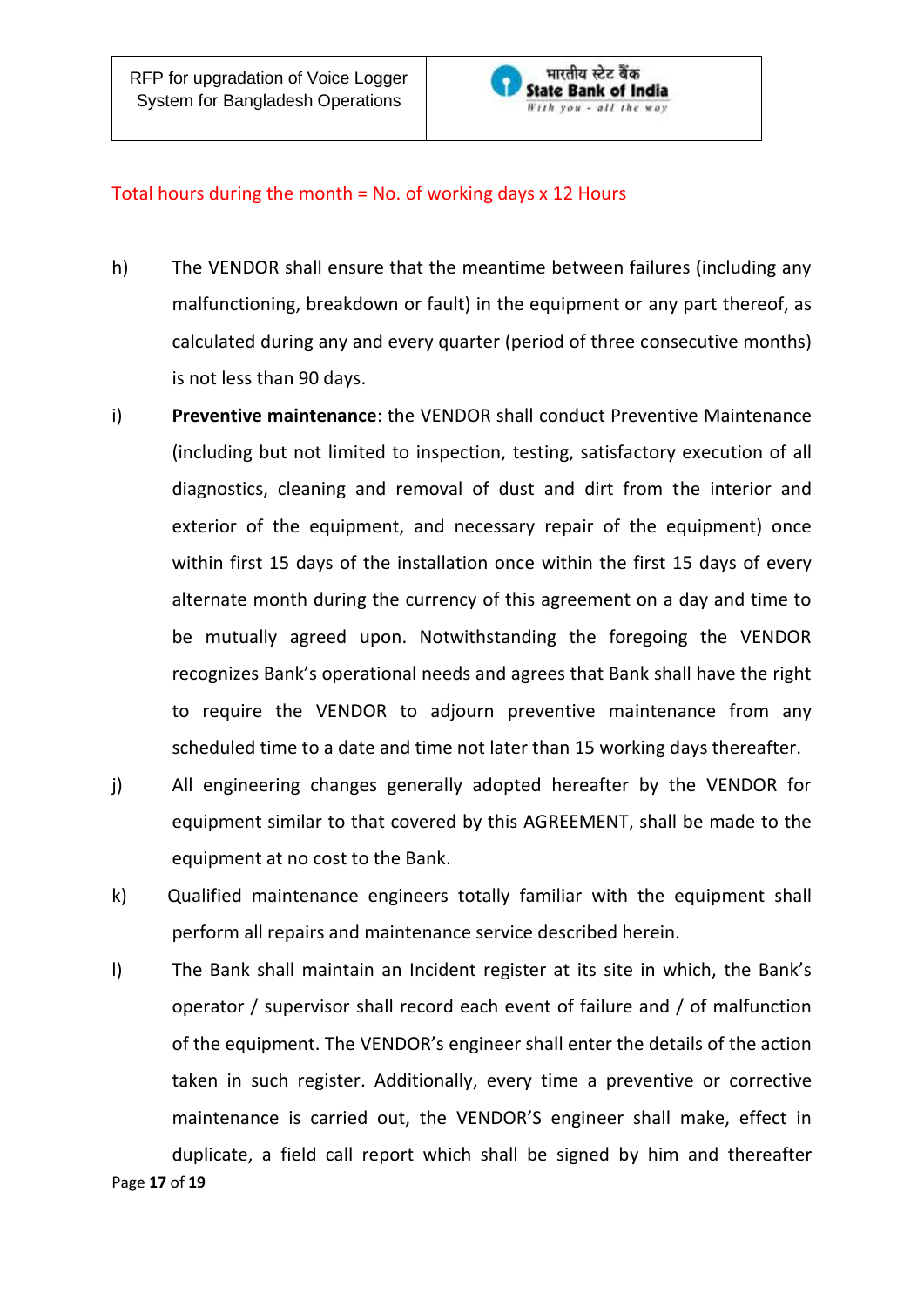

countersigned by the Bank's official. The original of the field call report shall be handed over to the Bank's official.

- m) The VENDOR shall provide replacement equipment if any equipment is out of the premises for repairs.
- 6. Any worn or defective parts withdrawn from the equipment and replaced by the VENDOR shall become the property of the VENDOR and the parts replacing the withdrawn parts shall become the property of Bank.
- 7. The VENDOR's maintenance personnel shall be given access to the equipment, when necessary, for purpose of performing the repair and maintenance services indicated in this agreement.
- 8. However, if Bank desires to shift the equipment to a new site and install it thereof urgently, the VENDOR shall be informed of the same immediately. THE Bank shall bear the charges for such shifting and the VENDOR shall provide necessary arrangement to Bank in doing so. The terms of this agreement, after such shifting to the alternate site and reinstallation thereof would continue to apply and binding on the VENDOR.
- 9. Bank shall arrange to maintain appropriate environmental conditions, such as those relating to space, temperature, power supply, dust within the acceptable limits required for equipment similar to that covered by this Agreement.
- 10. If, in any month, the VENDOR does not fulfil the provisions of clauses (b), (c), (d), (e) and (h) only the proportionate maintenance charges for that period during the month will be considered payable by Bank without prejudice to the right of the Bank to terminate the contract. In such event the VENDOR was credited without deducting the proportionate maintenance charges for that month, the Bank can deduct the same from future payments payable or the